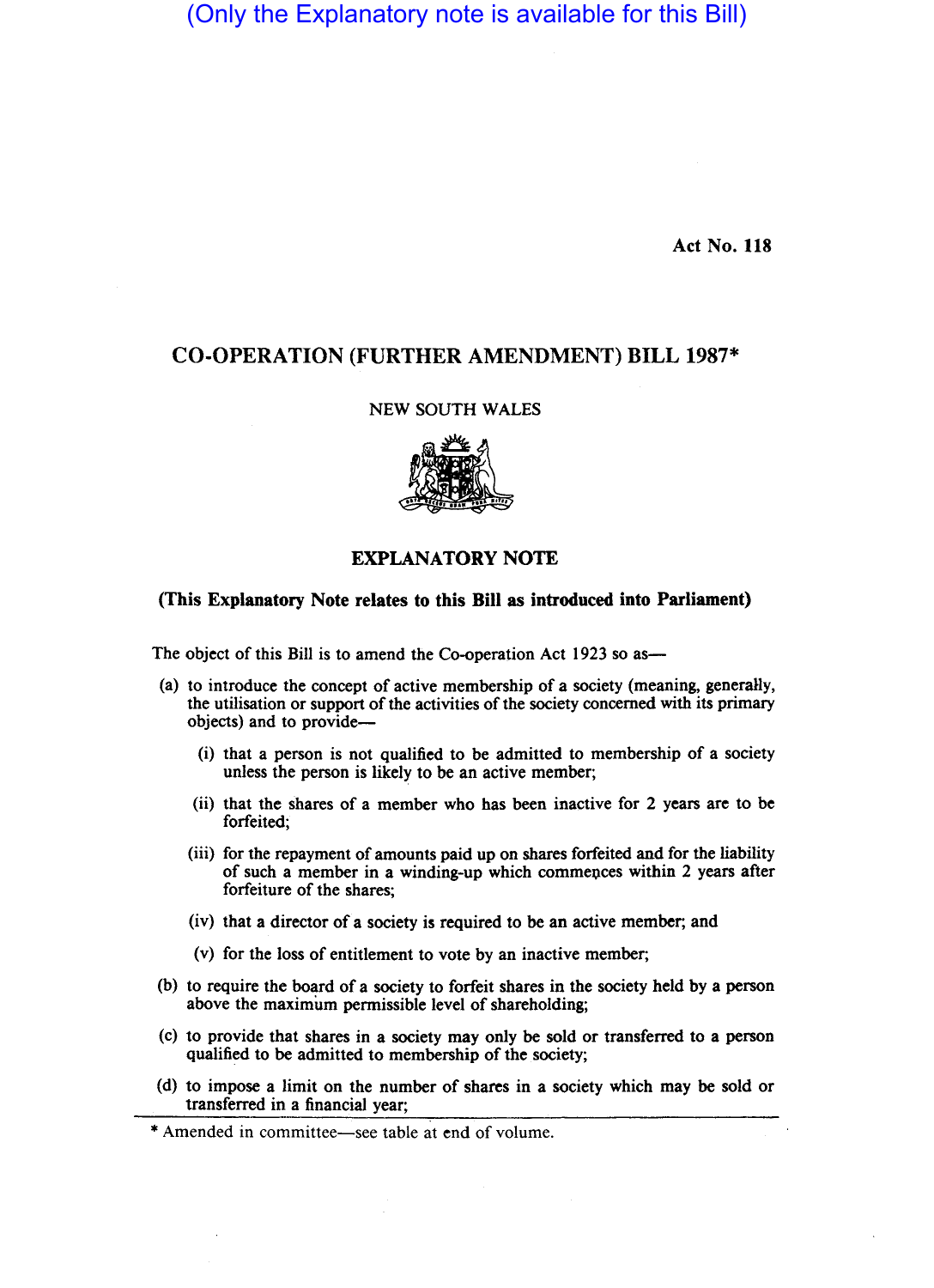- (e) to require persons to give notice to a society if they sell, transfer or dispose of the beneficial interest in shares of the society, or agree to do so, or who commence to hold shares in the society on behalf of a person;
- (f) to impose additional requirements on certain societies to ascertain the views of active members and to obtain the approval of the Minister before selling or leasing any part of the undertaking of the society as a going concern, applying for registration as a company or voluntarily winding-up;
- (g) to provide for the method by which a casual vacancy on the board of certain societies is to be filled;
- (h) to provide for the loss of a member's entitlement to vote if another member has a relevant interest in the shares concerned;
- (i) to enable a society to be wound-up if its rules do not contain active membership provisions;
- (j) to make special provision for the liability on a winding-up of a society of a former member whose shares were forfeited, purchased or repaid in certain circumstances;
- (k) to prevent a person from representing more than I body corporate member of a society and more than I member under a power of attorney; and
- (I) to make other amendments of a minor, consequential or ancillary nature.
- The Bill-
- (a) inserts various provisions inserted by uncommenced provisions of the Acts referred to in clauses 4 and 5 which will now not be commenced; and
- (b) also makes savings and transitional provisions.

Clause I specifies the short title of the proposed Act.

Clause 2 provides that, with minor exceptions, the proposed Act will commence on a day or days appointed by the Governor-in-Council.

Clause 3 is a formal provision that gives effect to the Schedule of amendments to the Principal Act.

Clause 4 repeals certain uncommenced provisions of the Co-operation (Amendment) Act 1986 which will now be dealt with by the proposed Act.

Clause 5 repeals certain uncommenced provisions of the Co-operation (Amendment) Act 1987 which will now be dealt with by the proposed Act.

#### SCHEDULE 1-AMENDMENTS TO THE CO-OPERATION ACT 1923

Schedule 1 (1) is a consequential amendment.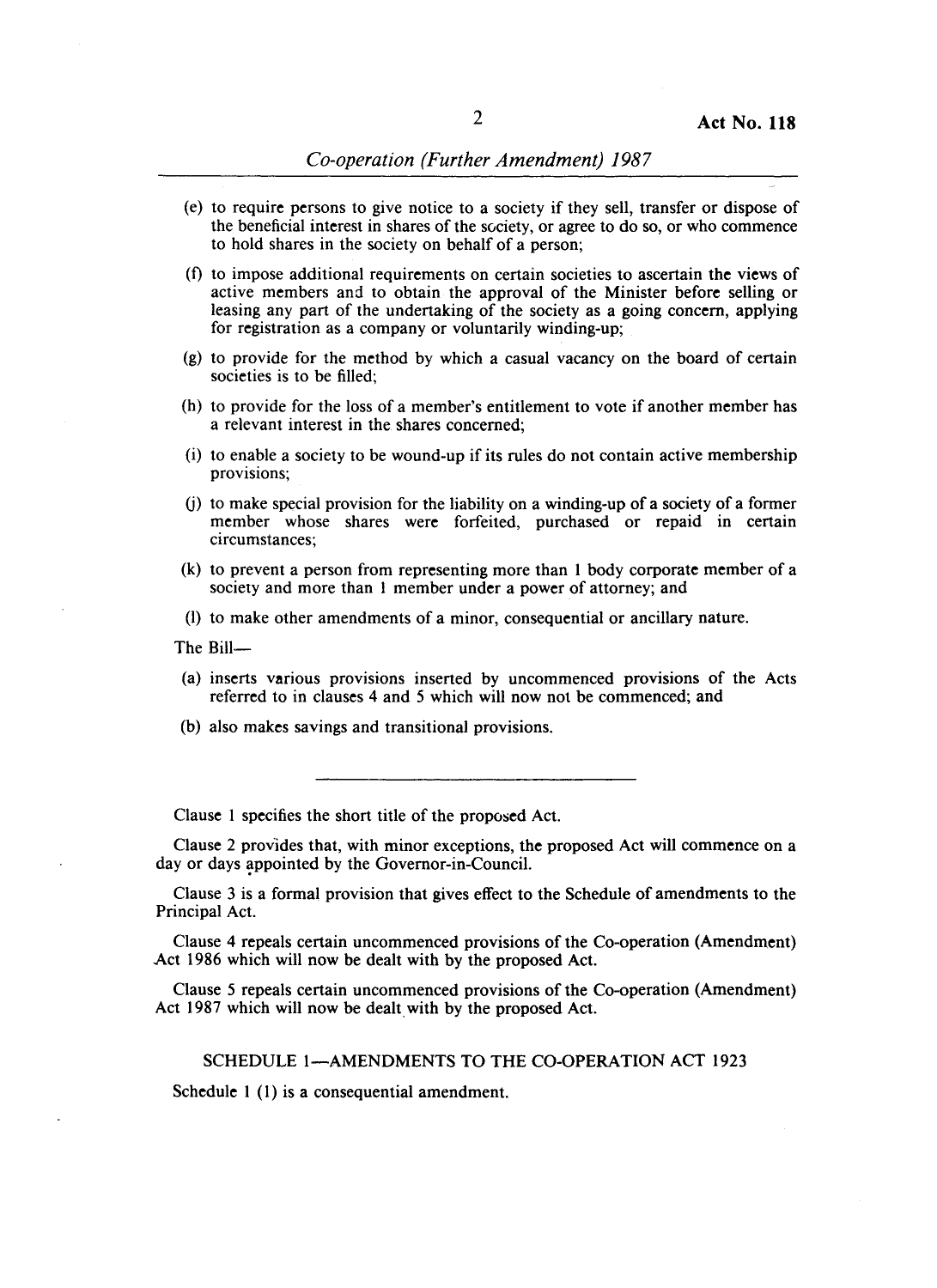Schedule 1 (2) inserts proposed sections 5A and 5B into the Principal Act:

- (a) Proposed section 5A specifies certain principles as co-operative principles, being the principles adopted by the International Co-operative Alliance.
- (b) Proposed section 5B defines what constitutes a subsidiary corporation or subsidiary society of a society. Generally, a corporation or society is a subsidiary of a society if the society controls the composition of the board of directors, controls more than half of the votes that might be cast at a general meeting or holds more than half of its issued share capital.

Schedule 1 (3) provides that a person is not qualified to be admitted to membership of a society (other than a building society or ·an association of building societies) unless there are reasonable grounds for believing that the person will be an active member under proposed Part IlIA of the Principal Act.

Schedule 1 (4) (a) prevents a person from representing a body corporate as a member of a society if the person also represents another body corporate.

Schedule 1 (4) (b) prevents a person from representing a member of a society under a power of attorney if the person also represents another member under a power of attorney.

Schedule 1 (5) (a) requires the board of a society to forfeit any shares held by a person above the maximum permissible shareholding in a society. Provision is also made for the repayment of amounts due in respect of forfeited shares.

Schedule 1 (5) (b) inserts provisions which—

- (a) make it clear that a share in a society may be transferred on death or incapacity without the consent of the board of the society;
- (b) provide that, except as provided in paragraph (a), shares in a society may only be sold or transferred with the consent of the board to a person qualified to be admitted to membership of the society;
- (c) impose a limit on the volume of sales and transfers of shares to which the board of a society (other than a non-terminating building society or a society mentioned in the Second Schedule to the Principal Act) may consent during a financial year;
- (d) provide that the limit for the purposes of paragraph (c) is one-fifth (or other prescribed proportion), or a lesser proportion prescribed by the society's rules, of the issued share capital of the society at the start of the financial year concerned;
- (e) empower the Minister (on the advice of the Advisory Council) to approve, or the regulations to provide for, exemption from the limit in paragraph (c) for a particular sale or transfer;
- (f) require a person who sells, transfers or disposes of his or her beneficial interest in shares in a society, or who agrees to do so, to give notice to the society; and
- $(g)$  require a person who commences to hold shares in a society on behalf of a person to give notice to the society.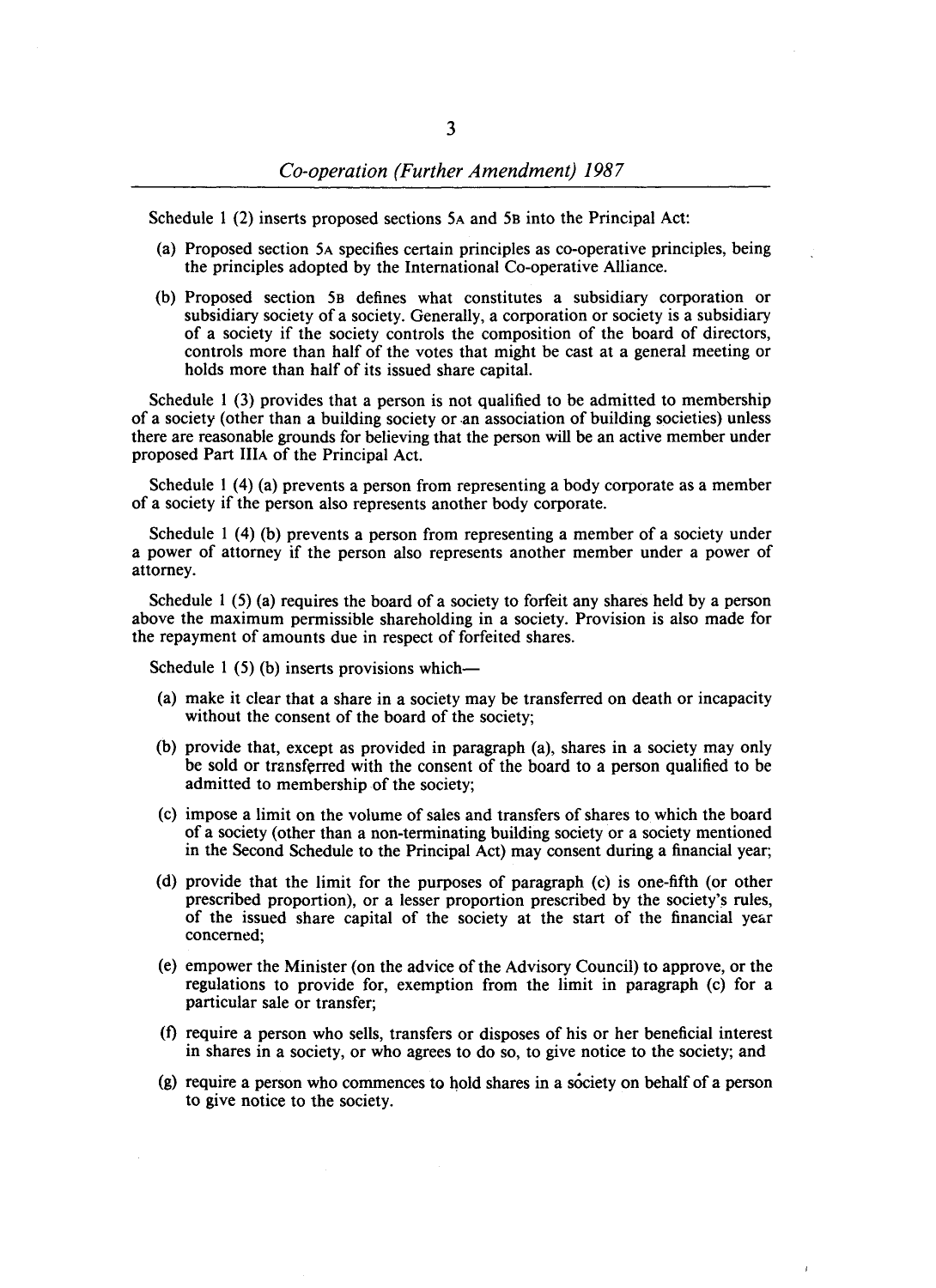Schedule 1 (6) imposes restrictions on the power of a society (other than a co-operative housing society, a non-terminating building society or a Second Schedule society) to sell or lease any part of the society's undertaking as a going concern. The society will now have to conduct a postal ballot of members and 75 per cent of the formal votes will have to be in favour of the sale or lease. The Minister's approval is also required before the sale or lease can proceed and the Advisory Council considers the matter and reports to the Minister. Generally, the society'S rules will also have to contain active membership provisions under proposed Part IlIA of the Principal Act.

Schedule 1 (7) imposes restrictions on the power of certain societies to apply for registration as a company under the Companies (New South Wales) Code. In the case of a non-terminating building society or a Second Schedule society, details of the proposed application have to be submitted to the registrar and the provisions of the Permanent Building Societies Act 1967 relating to the review of such proposed applications must be complied with. An application by any other society (except a cooperative housing society) is subject to the restrictions referred to in Schedule 1 (6).

Schedule 1 (8) inserts proposed sections 79A and 79B:

- (a) Proposed section 79A makes provision for the postal ballots required under Schedule 1 (6), (7) and (14). A society is required to send with the ballot papers a statement concerning certain matters, including the interests of directors in the proposal concerned.
- (b) Proposed section 79B makes provision for the approval of the Minister under Schedule 1 (6), (7) and (14). The proposal concerned is considered by the Advisory Council which makes a recommendation to the Minister who may approve or refuse to approve of the proposal.

Schedule I (9) inserts proposed Part IlIA into the Principal Act (proposed sections 80A-80AB):

- (a) Proposed section 80A provides that the proposed new Part does not apply to a building society or to an association the majority of the component societies of which are building societies.
- (b) Proposed section 80B defines—
	- (i) "chief primary object" of a society to mean an object which the rules of the society specify as a chief primary object; and
	- (ii) "primary object" of a society to mean an object which the rules of a society specify as a chief primary object or primary object of the society.
- (c) Proposed section 80c defines what constitutes active membership of a society. Generally, a member is an active member if the member-
	- (i) utilises or supports an activity of the society or maintains a relationship or an arrangement with the society, in. connection with a primary object of the society, in the manner required by the rules of the society; or
	- (ii) maintains any other prescribed relationship or arrangement with the society in connection with a primary object of the society.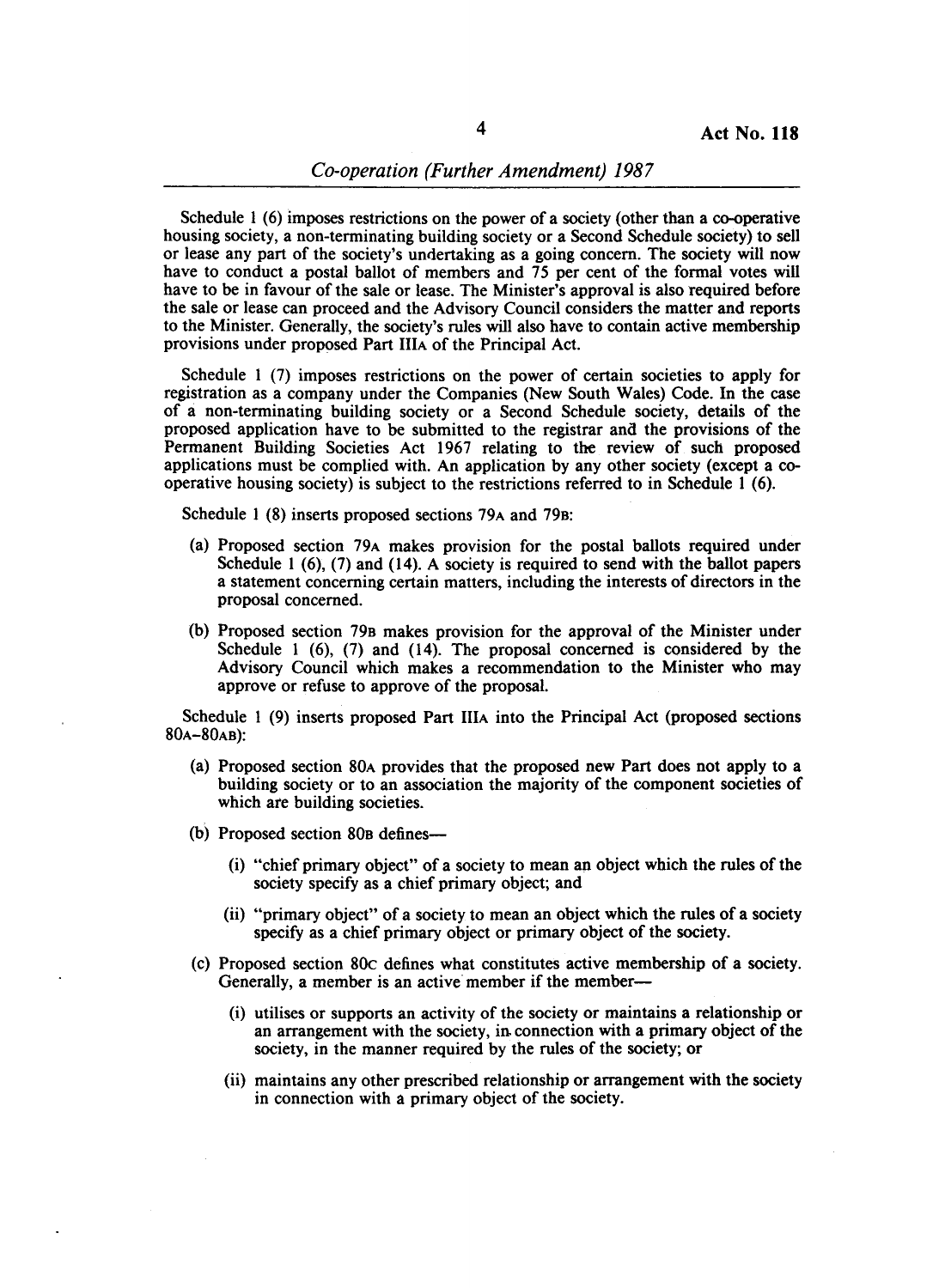- (d) Proposed section 80D defines-
	- (i) "active membership provisions" to mean provisions in a society's rules which specify the matters necessary to determine who are the active members of the society; and
	- (ii) "active membership resolution" to mean a resolution which inserts active membership provisions into the rules of a society.
- (e) Proposed section 80E requires a society to have at least I primary object. A society registered before the commencement of the proposed section is required to have at least 1 chief primary object until its rules contain active membership provisions relating to a primary object other than a chief primary object.
- (f) Proposed section 80F requires the board of a society to ensure that the rules of a society contain appropriate active membership provisions. The board must comply, generally, within 12 months after the commencement of the proposed section. An extension may be granted in certain circumstances.
- (g) Proposed section 80G empowers the Minister to specify factors and considerations to be taken into account in determining appropriate active membership provisions.
- (h) Proposed section 80H enables active membership provisions to provide that the payment of a regular subscription by a member in connection with a primary object is sufficient to establish active membership.
- (i) Proposed section 801 places restrictions on the type of active membership provisions which may be adopted by "goods and produce" societies.
- (j) Proposed section 80J provides that an active membership resolution cannot be proposed at a meeting of the society unless the registrar has approved of the resolution.
- (k) Proposed section 80K provides for a review by the Advisory Council of a decision of the registrar to refuse to approve of a proposed active membership resolution.
- (I) Proposed section 80L requires at least 21 days' notice to be given to members of a society of a meeting at which an active membership resolution is to be proposed. The notice must state whether the member is eligible to vote on the resolution.
- (m) Proposed section 80M sets out the requirements for a member to be eligible to vote on an active membership resolution. Generally, to be eligible, a member must currently be an active member. In the absence of active membership provisions, eligibility is determined on the basis of active membership under resolutions already passed and proposed to be passed at the meeting concerned.
- (n) Proposed section 80N prevents a director voting at a meeting of the board of a society on a proposal to submit an active membership resolution to members unless the director would be eligible to vote on the resolution at the meeting of members.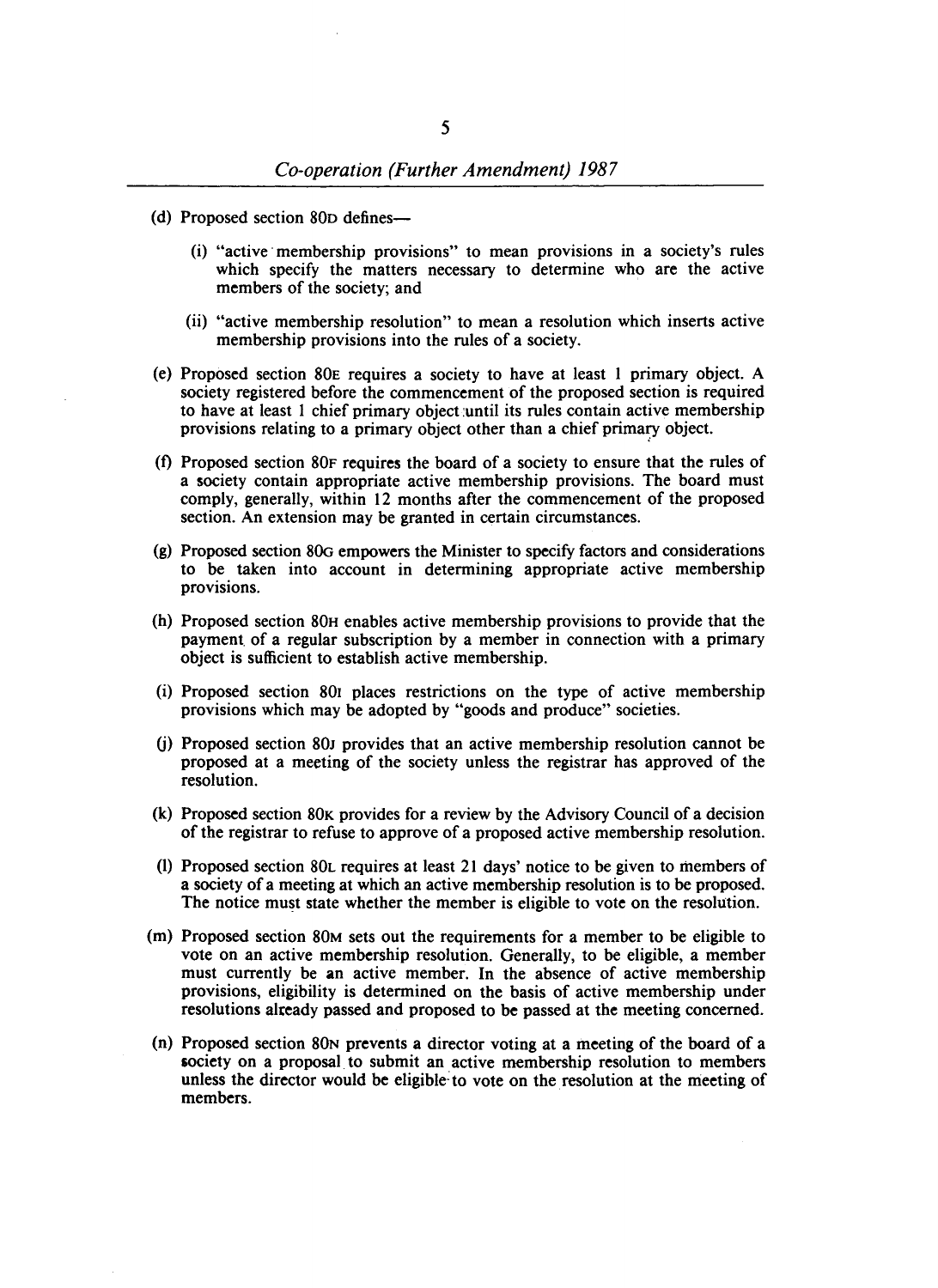## *Co-operation (Further Amendment) 1987*

- (0) Proposed section 800 provides for the order in which proposed active membership resolutions are to be considered at a meeting of a society and for the automatic failure of proposed resolutions which conflict with resolutions already passed.
- (p) Proposed section 80p makes it clear that loss of entitlement to vote on a resolution does not affect any other entitlement or right of a member.
- (q) Proposed section 80Q requires the board of a society to forfeit the shares of a member if-
	- (i) the whereabouts of the member have been unknown for 2 years; or
	- (ii) the member has not been an active member for the last 2 years.
- (r) Proposed section 80R empowers the Minister to order in appropriate cases that the shares of a member not be forfeited under proposed section 8OQ.
- (s) Proposed section 80s empowers the board of a society to defer forfeitures of shares if it thinks that an active membership resolution may be proposed which would affect the forfeiture.
- (t) Proposed section 80T empowers the registrar to exempt a society from forfeiture provisions on the basis that its records do not allow it to discover who is not an active member.
- (u) Proposed section 80u prohibits forfeiture of shares in certain unusual circumstances, such as where the society is in the course of being wound-up.
- (v) Proposed section 80v requires notice to be sent to a shareholder whose shares are about to be forfeited.
- (w) Proposed section 80w enables directors of a society to be prosecuted if they fail to use all due diligence to prevent the board failing to carry out its duty to forfeit shares.
- (x) Proposed section 80x makes provision for the repayment to a member whose shares are forfeited of the amount paid up on those shares. An amount due to a member may, in some circumstances, be transferred to a debenture of or a deposit with the society, instead of being repaid.
- (y) Proposed section 80y makes provision for the interest payable on, and the repayment of, a debenture or deposit to which a member's funds are transferred under proposed section 80x.
- (z) Proposed section 80z prevents a member voting at a meeting of the society unless the member is an active member. .
- (aa) Proposed section 80AA requires a society to keep a register of shareholders whose shares have been forfeited because they were inactive members.
- (ab) Proposed section 80AB provides that money required to be repaid to a shareholder is not subject to the Unclaimed Money Act 1982 until it is required to be repaid to the member.